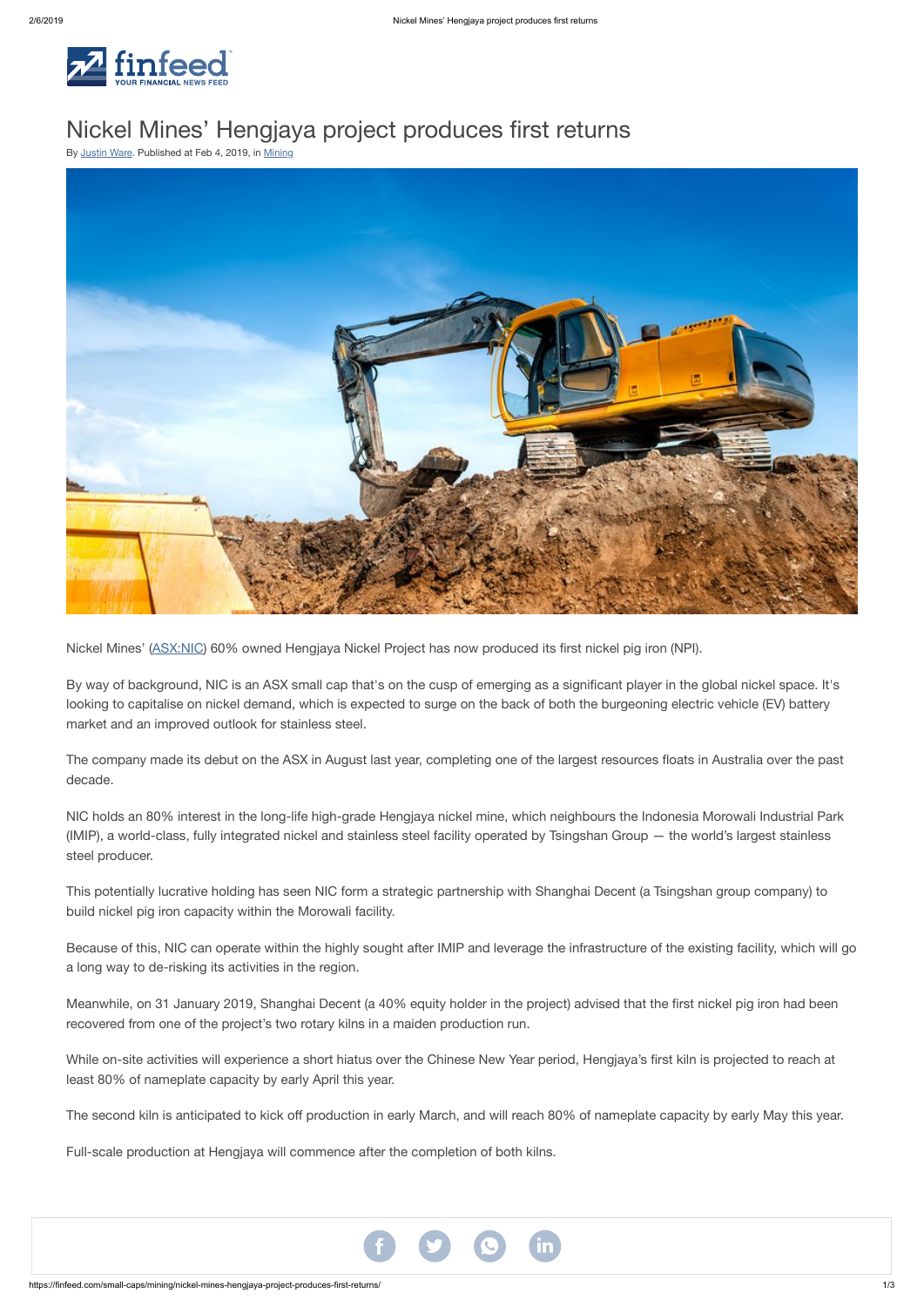

The Hengjaya site

In addition, Shanghai Decent has informed NIC that an expedited schedule will now see the first kiln from its 17% owned Ranger nickel project begin commissioning in April.

The second kiln will begin production in May, which is well ahead of the previous estimation of the September quarter.

NIC managing director, Justin Werner, commented on the update: "Nickel Mines is extremely pleased to be able to report this milestone occasion of first NPI production from the first Hengjaya Nickel Kiln and now look forward to seeing both lines commissioning in the weeks ahead and ramping up to full production.

"Having broken ground in early 2018, and now having already commenced production, Hengjaya Nickel is further evidence of Tsingshan's industry-leading ability to deliver a project in record time and a testament to their commitment, professionalism and work ethic."

information contained in this article is general information only. Any advice is general advice only. Neither your personal objectives, financial situation nor needs have been taken into consideration. Accordingly you should consider how appropriate the advice (if any) is to those objectives, financial situation and needs, before acting on the advice.

Get our newsletter with an exclusive article straight to your inbox

Your email address

KEEP ME POSTED

TAGS [EXPLORATION](https://finfeed.com/tag/exploration/) [NICKEL](https://finfeed.com/tag/nickel/) ASX [SMALL](https://finfeed.com/tag/asx-small-caps/) CAPS

February 6th

Nickel Mines our top pick, says Bell Potter

February 1st

S3 Consortium Pty Ltd does and seeks to do business with companies featured in its articles. As a result, investors should be aware that the Firm may have <sup>a</sup> conflict of interest that could affect the objectivity of this article. Investors should consider this article as only a single factor in making any investment decision. The publishers of this article also wish to disclose that they may hold this stock in their portfolios and that any decision to purchase this stock should be done so after the purchaser has made their own inquires as to the validity of any information in this article.

American Pacific Borate enhances DFS to deliver low capex starter project

February 1st

Nusantara's Awak Mas Project emerging as centre of new goldfield

S3 Consortium Pty Ltd (CAR No.433913) is a corporate authorised representative of LeMessurier Securities Pty Ltd (AFSL No. 296877). The

Conflict of Interest Notice

Publishers Notice